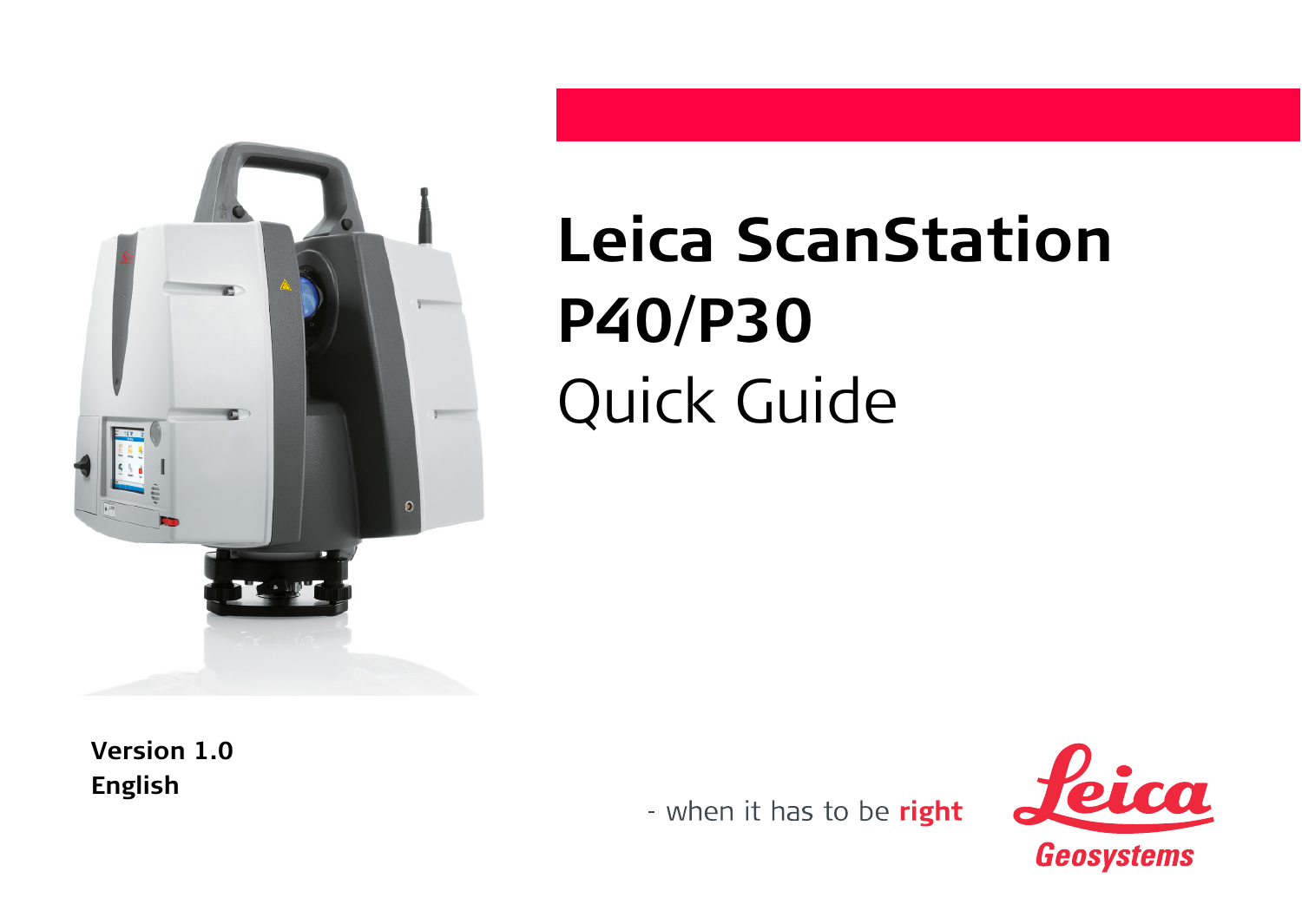### **1 Important Information about your Instrument**



Read and follow the User Manual on the accompanying USB card before using the product.

Keep for future reference!<br> **Intended use** • Measuring horizontal a

- **Measuring horizontal and vertical angles.**
- Measuring distances.
- Scanning objects.
- Capturing and recording images.
- Recording measurements.
- Computing with software.
- Remote control of product.
- Data communication with external appliances.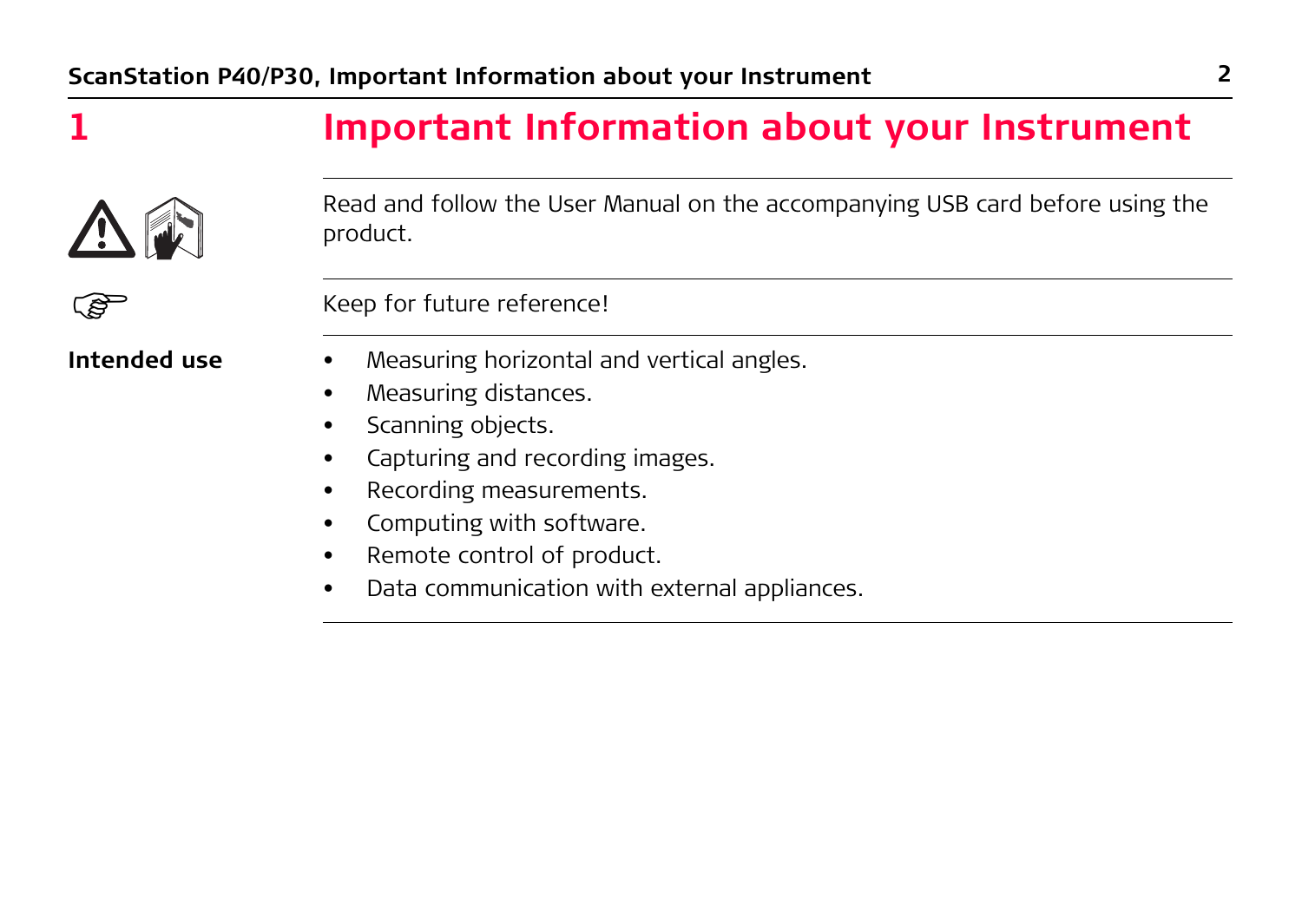**Laser products** The ScanStation P40/P30 instrument contains the following laser products:

| Laser product                                | Laser class |
|----------------------------------------------|-------------|
| EDM (Electronic Distance Measurement) module | Class 1     |
| Laser plummet                                | Class 1     |

The classification is in accordance with IEC 60825-1 (2014-05).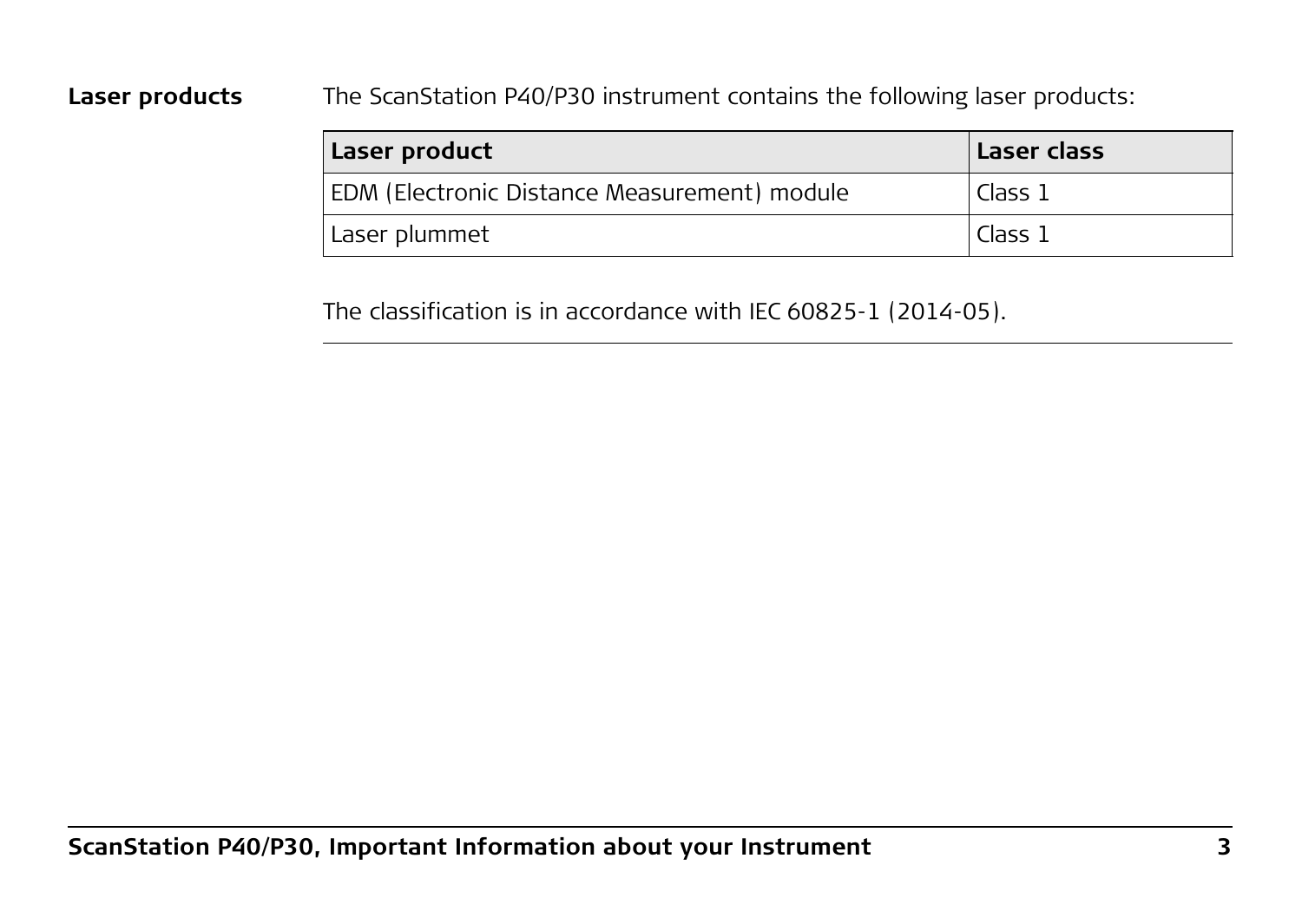



The product must not be disposed with household waste.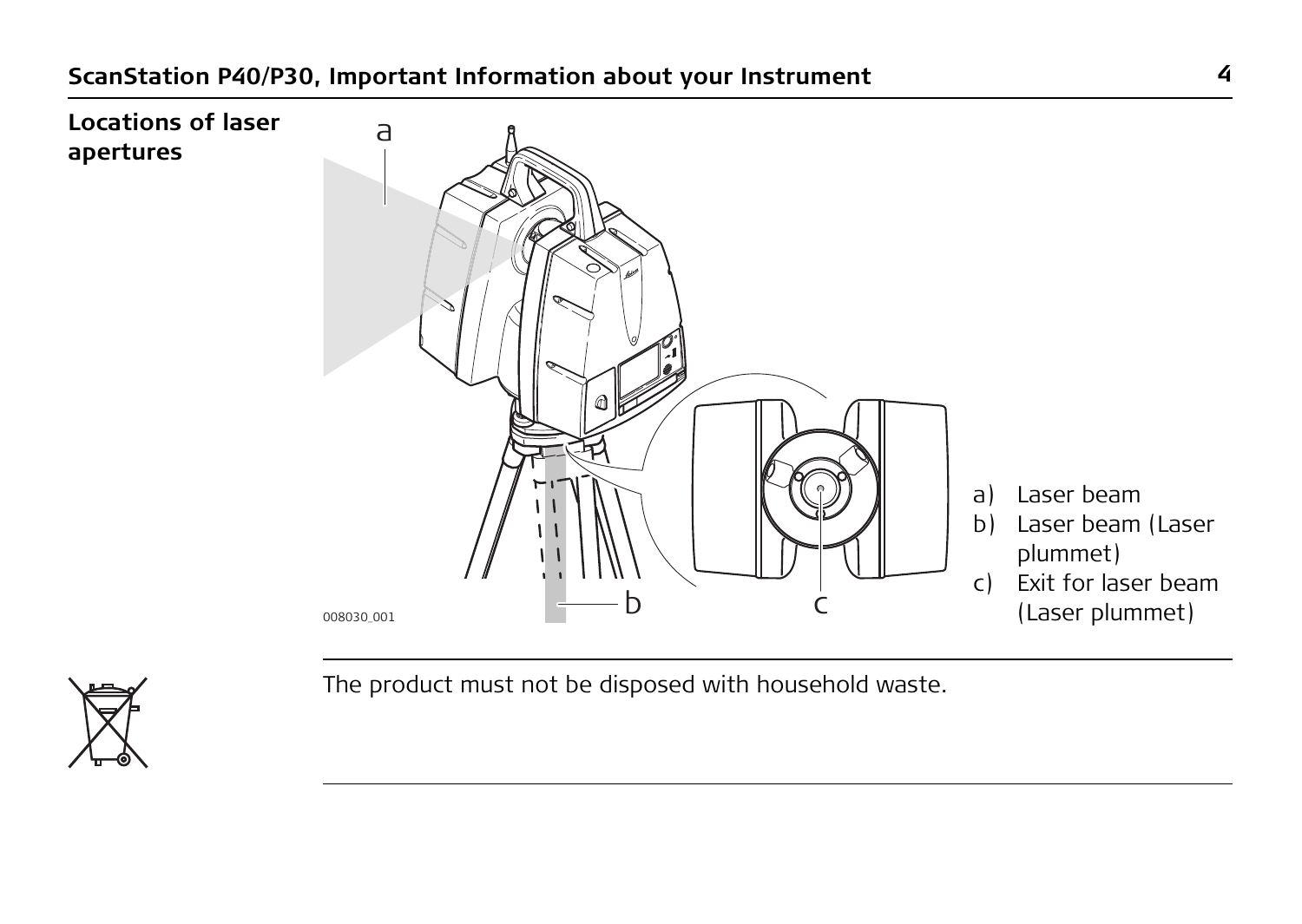### **Conformity to national regulations**

- FCC Part 15 (applicable in US)
- Hereby, Leica Geosystems AG, declares that the product ScanStation P40/P30 is in compliance with the essential requirements and other relevant provisions of Directive 1999/5/EC. The declaration of conformity can be consulted at http://www.leica-geosystems.com/ce.



Class 1 equipment according European Directive 1999/5/EC (R&TTE) can be placed on the market and be put into service without restrictions in any EEA member state.

- The conformity for countries with other national regulations not covered by the FCC part 15 or European directive 1999/5/EC has to be approved prior to use and operation.
- Japanese Radio Law and Japanese Telecommunications Business Law Compliance.
	- This device is granted pursuant to the Japanese Radio Law and the Japanese Telecommunications Business Law.
	- This device should not be modified (otherwise the granted designation number will become invalid).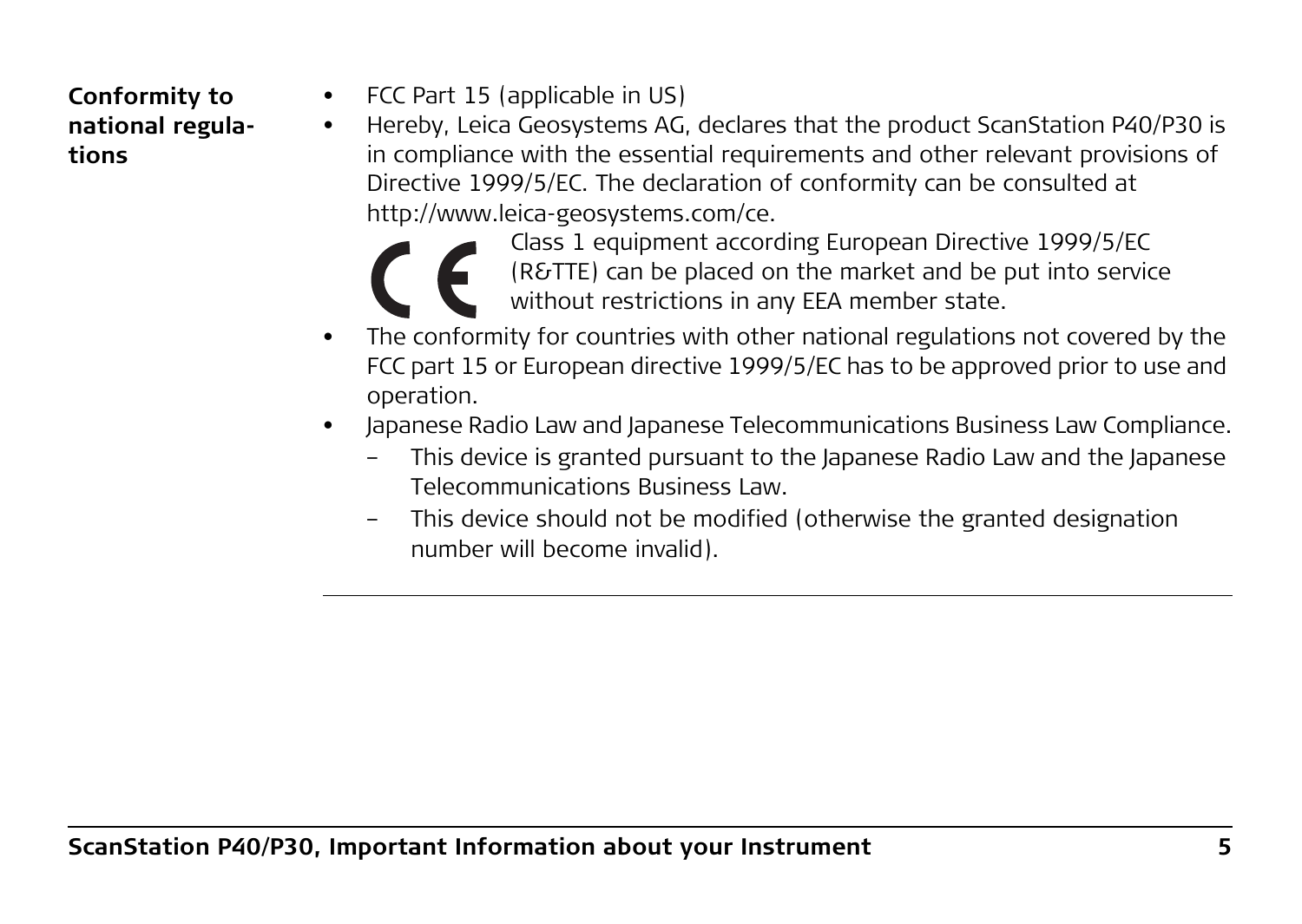### **2 Instrument Components**

#### **Components of the ScanStation P40/P30**



- a) Antenna
- b) Removable handle
- c) Rotating mirror (laser and camera aperture)
- d) Battery compartment B
- e) Circular level
- f) Socket for power supply, 5 pin female with blue colour ring
- g) ON/OFF button
- h) USB socket
- i) Loudspeaker
- j) Stylus
- k) Touchscreen
- l) Battery compartment A
- m) Ethernet socket, 8 pin female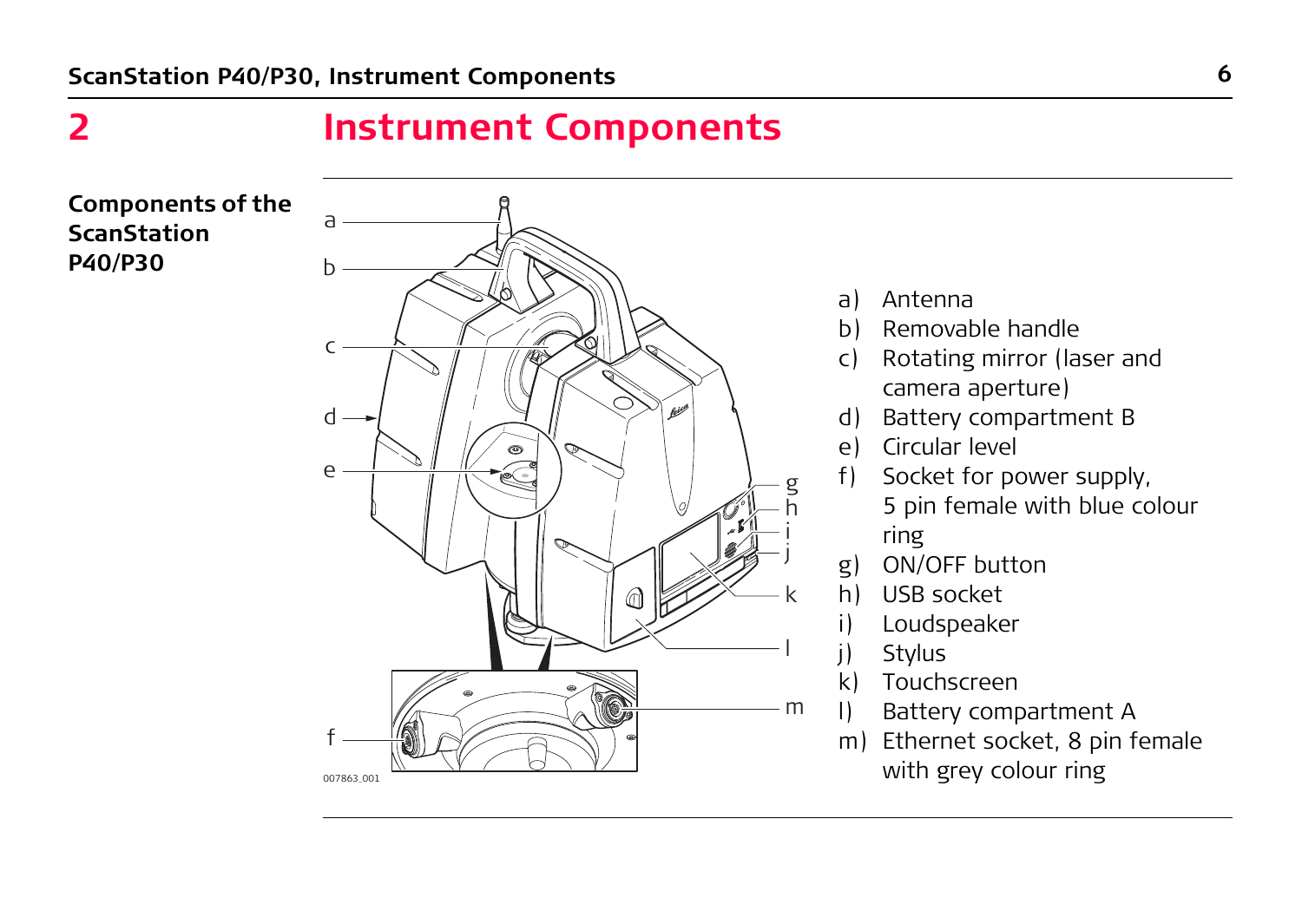## **3 Technical Data**

**Environmental specifications ScanStation P40/P30**

#### **Temperature range:**

| <b>Type</b>     | Operating temperature [°C] Storage temperature [°C] |                |
|-----------------|-----------------------------------------------------|----------------|
| Instrument      | $-20$ to $+50$                                      | -40 to +70     |
| AC-power supply | $\vert$ 0 to $+40$                                  | $-25$ to $+65$ |

#### **Protection against water, dust and sand:**

| <b>Type</b> | Protection                                            |
|-------------|-------------------------------------------------------|
| Instrument  | IP54 (IEC 60529)                                      |
|             | Dust protected                                        |
|             | Protection against splashing water from any direction |

### **Humidity:**

| <b>Type</b> | <b>Protection</b>       |
|-------------|-------------------------|
| Instrument  | Max 95 % non condensing |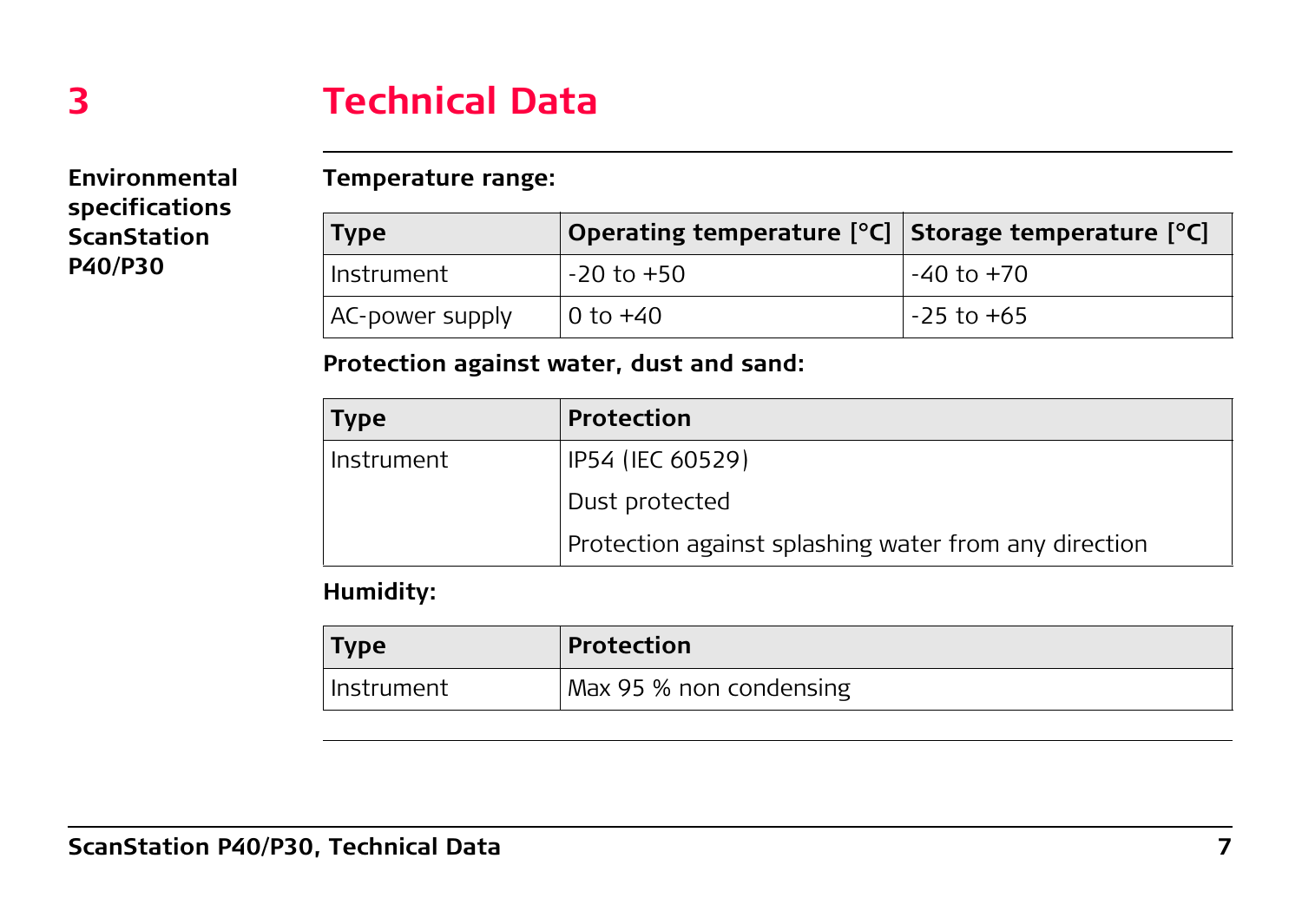### **4 Care and Transport**

- **Care and transport** Carry the product in its original container or carry the tripod with its legs splayed across your shoulder, to protect the product against shock and vibration.
	- Periodically carry out test measurements and perform the field adjustments indicated in the User Manual, particularly after the product has been dropped, stored for long periods or transported.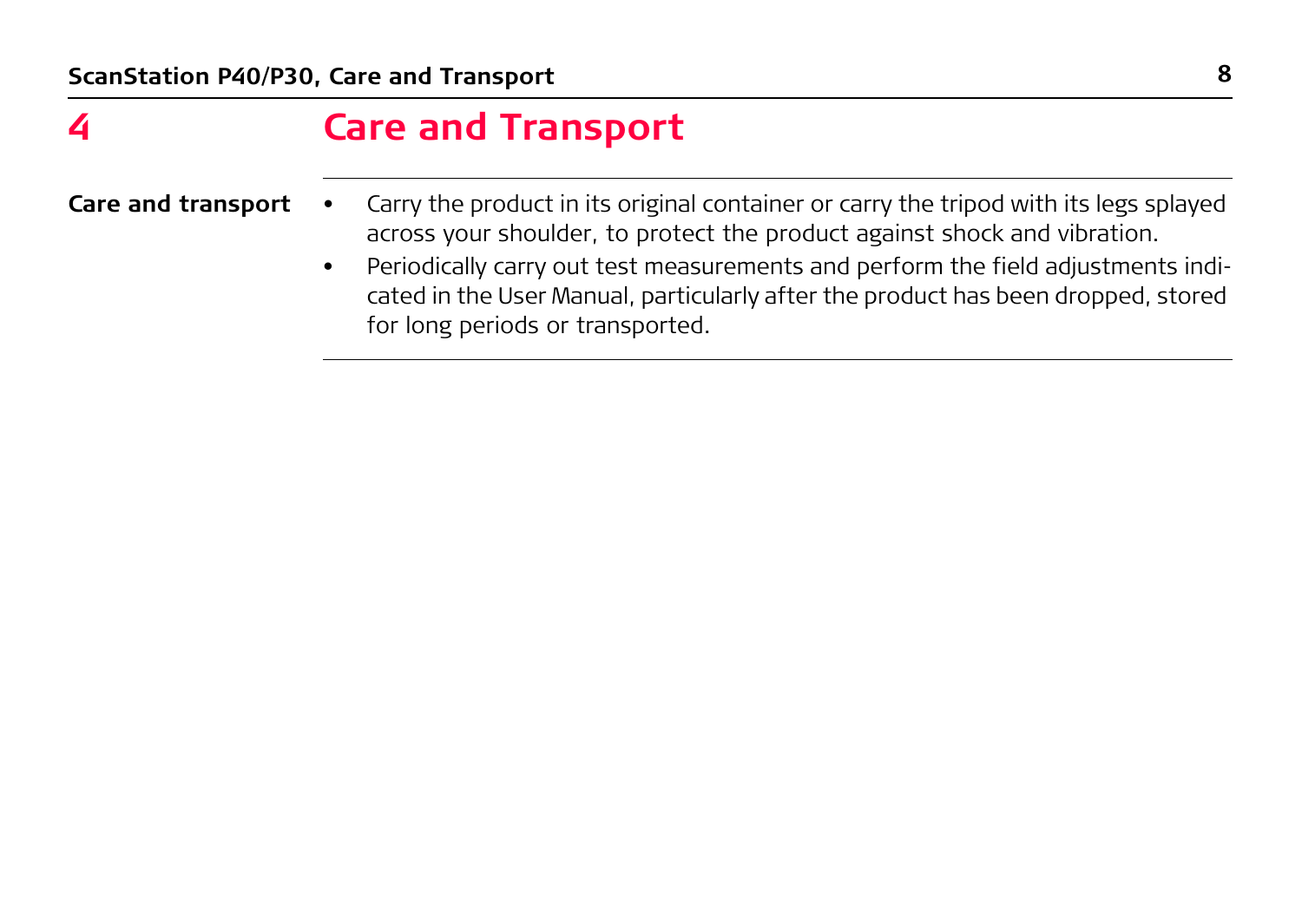### **5 Operation**

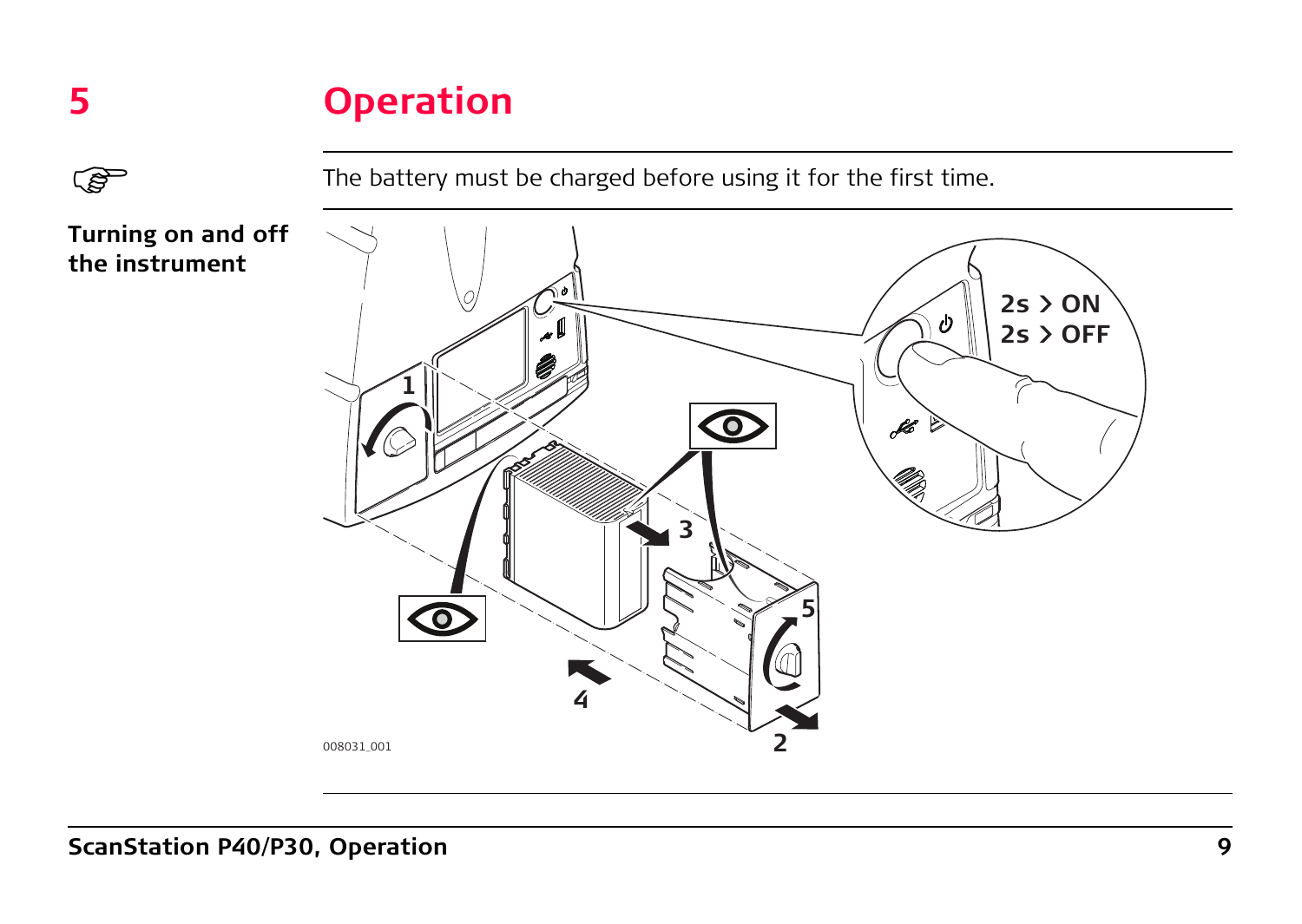### **6 EC Declaration of Conformity**

**EC Declaration of Conformity**

We, **Leica Geosystems AG**, **CH-9435 Heerbrugg (Switzerland)**, declare under our sole responsibility that the product(s) **ScanStation P40/P30**, following the provision of Directive(s)

• **2006/42/EC Machinery (MD)**

This corresponds to EN ISO/IEC 17050-1.

- **2004/108/EC Electromagnetic compatibility (EMC)**
- **1999/5/EC Radio and telecommunications terminal equipment (RTTE) (in accordance with annex II / III)**
- **2011/65/EU Restriction of hazardous substances (RoHS)**

to which this declaration relates, is in compliance with the following standards:

- **EN 55022:2010**
- **IEC 60825-1:2014**
- **EN 61000-6-1:2007**
- **EN 61000-6-3:2007 + A1:2011**
- **EN 300328 V1.8.1**
- **EN 301 489-1 V1.9.2:2011**
- **EN 301 489-17 V2.2.1:2012**

Leica Geosystems AG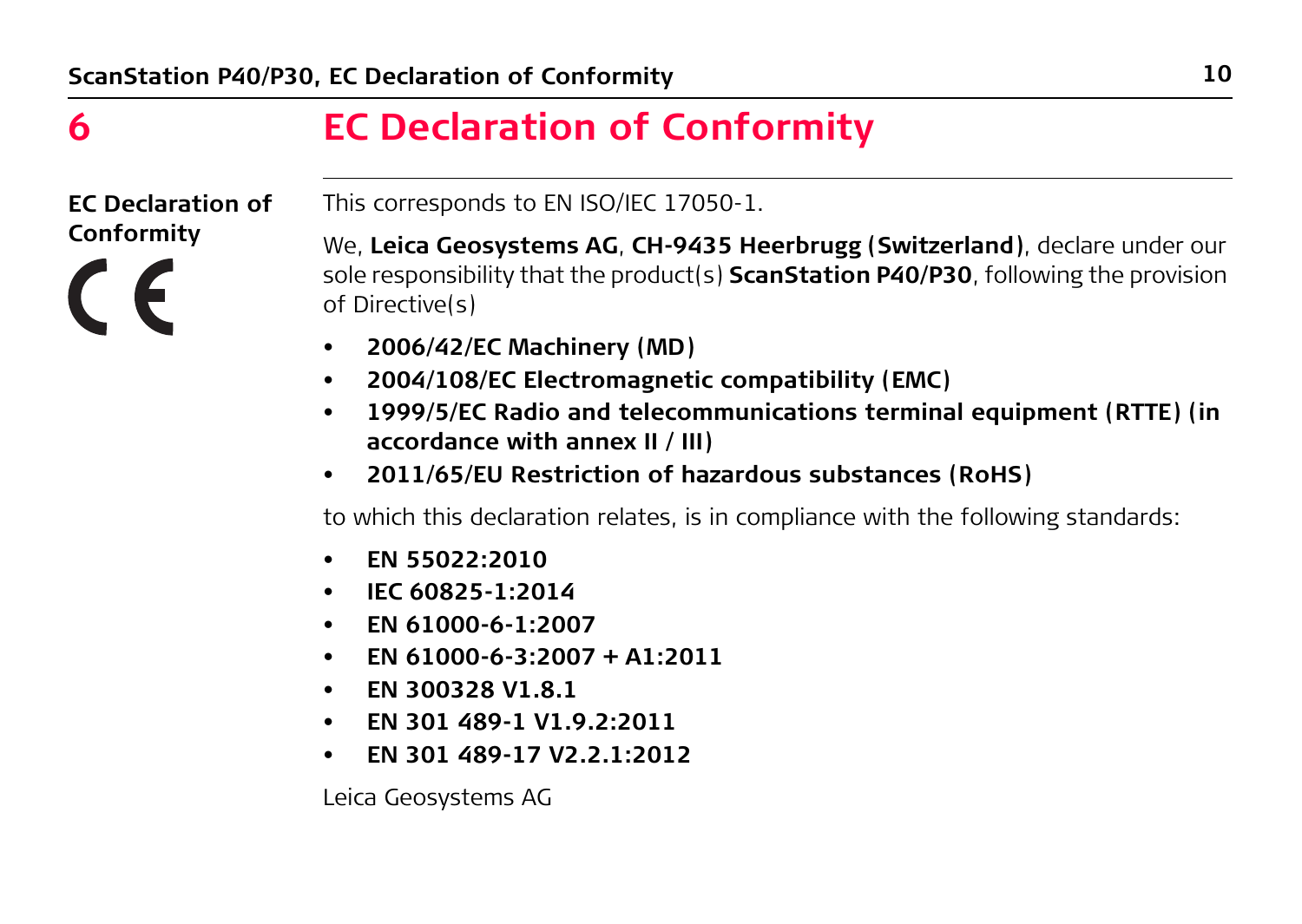For a signed version and translations into the official EU languages please refer to: http://www.leica-geosystems.com/ce